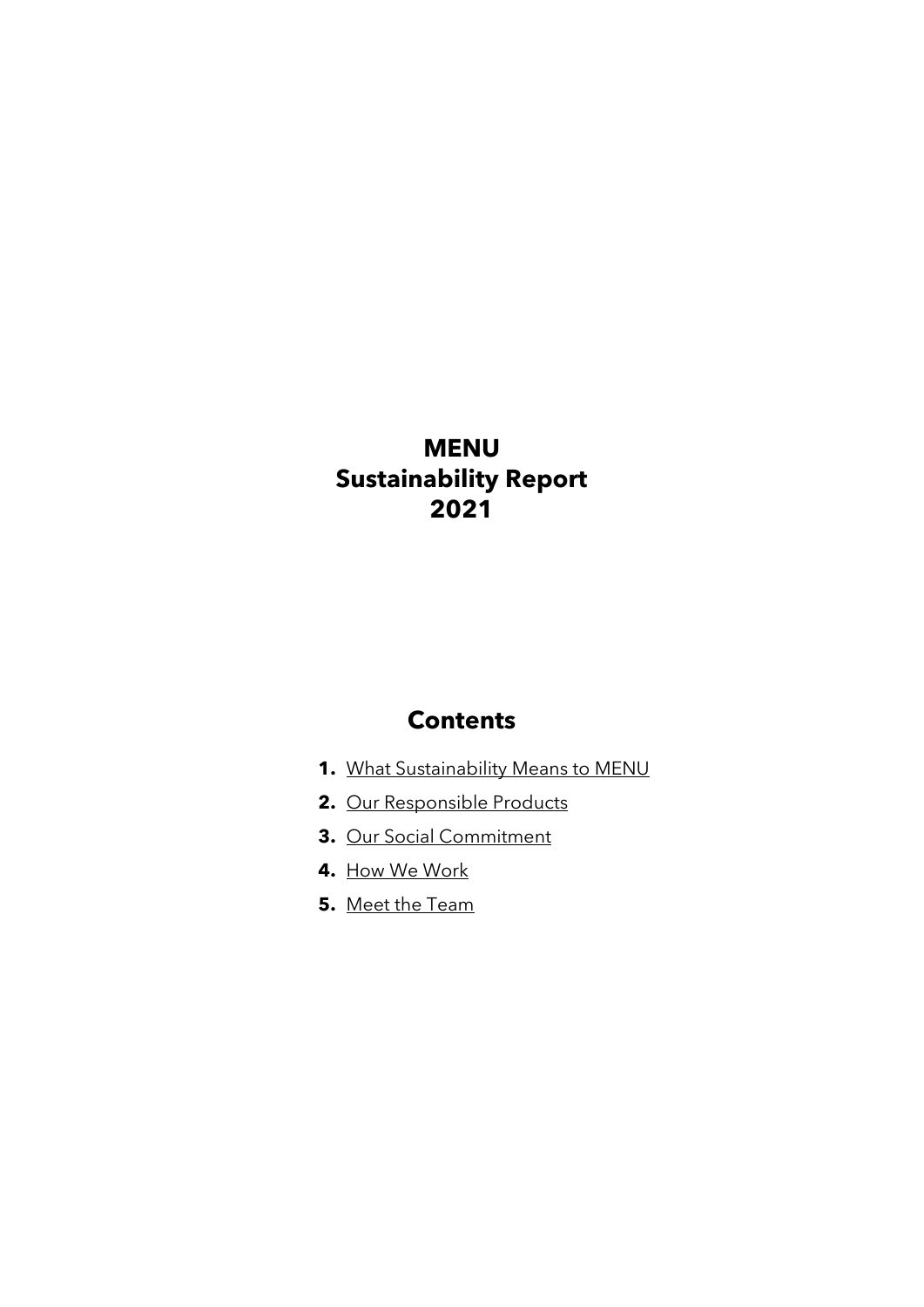## **1. What Sustainability Means to MENU**

*"Sustainable development is development that meets the needs of the present without compromising the ability of future generations to meet their own needs." Brundtland Commission, 1987*

MENU A/S believes that real commitment means tangible actions. That is why our sustainability manifesto is inherently linked to facts and knowledge. We follow it closely to ensure that we are held accountable—to our promises and our actions—to make a real difference within the three sustainability pillars: Environment, Social and Governance.

MENU believes in the following sustainability principles:

- We aim to make sustainable solutions a strong part of our business model.
- We commit to global standards for responsible business practices and work to continually improve our efforts in this field.
- We seek out likeminded partners to further develop sustainable solutions across our entire value chain.
- We create internal guidelines and policies to ensure organizational alignment on all our sustainability goals.
- We look to relevant organizations for support and guidance to realize our sustainability goals.
- We are committed to ensuring balanced growth, not only our brand, but also our entire supply chain. Loss of resources—whether human, social, environmental, or financial—is not a sustainable way of doing business.
- We believe that time and resources are scarce. Sustainable business means using resources wisely.
- We measure and report on sustainable progress where relevant.

As a consumer product company, we believe we must minimize our environmental impact and optimize our positive social impact in our full value chain. MENU's strategic sustainability goals are therefore top priority to us and outlined as follows:

## *#1: Our Responsible Products*

- ➢ *Responsible Products.* At MENU A/S we continually strive to comply with the MENU way of defining responsible products. Goal is to have more than 75% of our range to consist of responsible products
- ➢ *Long Lasting Products.* By 2024, 30% of MENU A/S's furniture sales will hold a product warranty up to ten-years. This is to ensure long lasting products for the benefit of the environment and customers.
- ➢ *CO2e reduction on Scope 3.* At MENU we aim to reduce Co2e relative to turnover according to the Paris agreement with 7% reduction per year on Scope 3.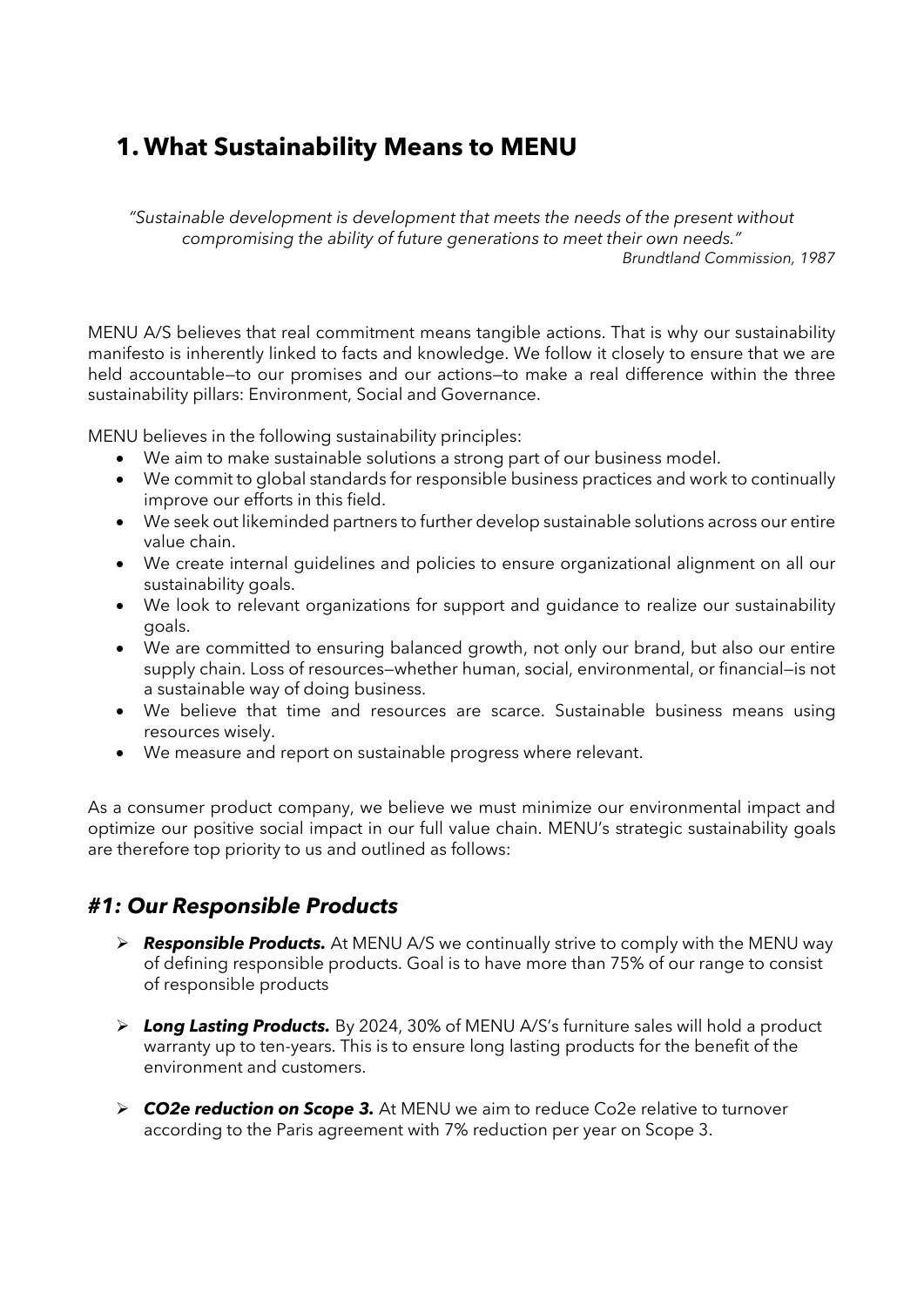## *#2: Our Social Commitment*

➢ *Near Market Sourcing.* At MENU A/S we aim to increase our near market sourcing from 26% to 39% within 2024. This is to ensure optimal social working conditions as well as minimal environmental impact from transportation.

MENU A/S has defined several goals related to the environmental, social and governance pillars of our sustainability strategy. In this report, we present results and achievements related to our sustainability work from 1/1/2021 – 1/6/2022. To see the total manifesto and our policies and principles, please visit [www.menuspace.com.](http://www.menuspace.com/)

# **2. Our Responsible Products**

## **Our Ambitions:**

As part of our continued work with sustainability, we have analyzed key areas in our production where we can reduce the negative environmental impacts, and we have found two primary areas where we believe we can make the biggest difference:

- Environmental aspects related to our products and production.
- Environmental, social, and occupational health and safety aspects related to our own activities and those of our suppliers.

As it is evident that the actual lifetime of any given product is a vital factor in influencing the environmental impacts of the product, MENU strives to enhance the quality and durability of all our products. Therefore, we will expand our product warranties and offer better conditions than the European mandatory two years' right of complaint. We will do so by redefining product warranties whenever it is possible.

- ➢ *Responsible Products.* At MENU A/S we continually strive to comply with the MENU way of defining responsible products. From 9 responsible criteria's documenting everything from Bill of material to Code of conduct and emission we aim to have a minimum of 7 criteria fulfilled to become a responsible product. The ambition is to have 75% of our turnover to be defined as responsible by 2024.
- ➢ *Long Lasting Products.* By 2024, 30% of MENU A/S's furniture sales will hold a product warranty up to ten-years. This is to ensure long lasting products for the benefit of the environment and customers.
- ➢ *CO2e reduction on Scope 3.* At MENU we aim to reduce Co2e relative to turnover according to the Paris agreement with 7% reduction per year on Scope 3.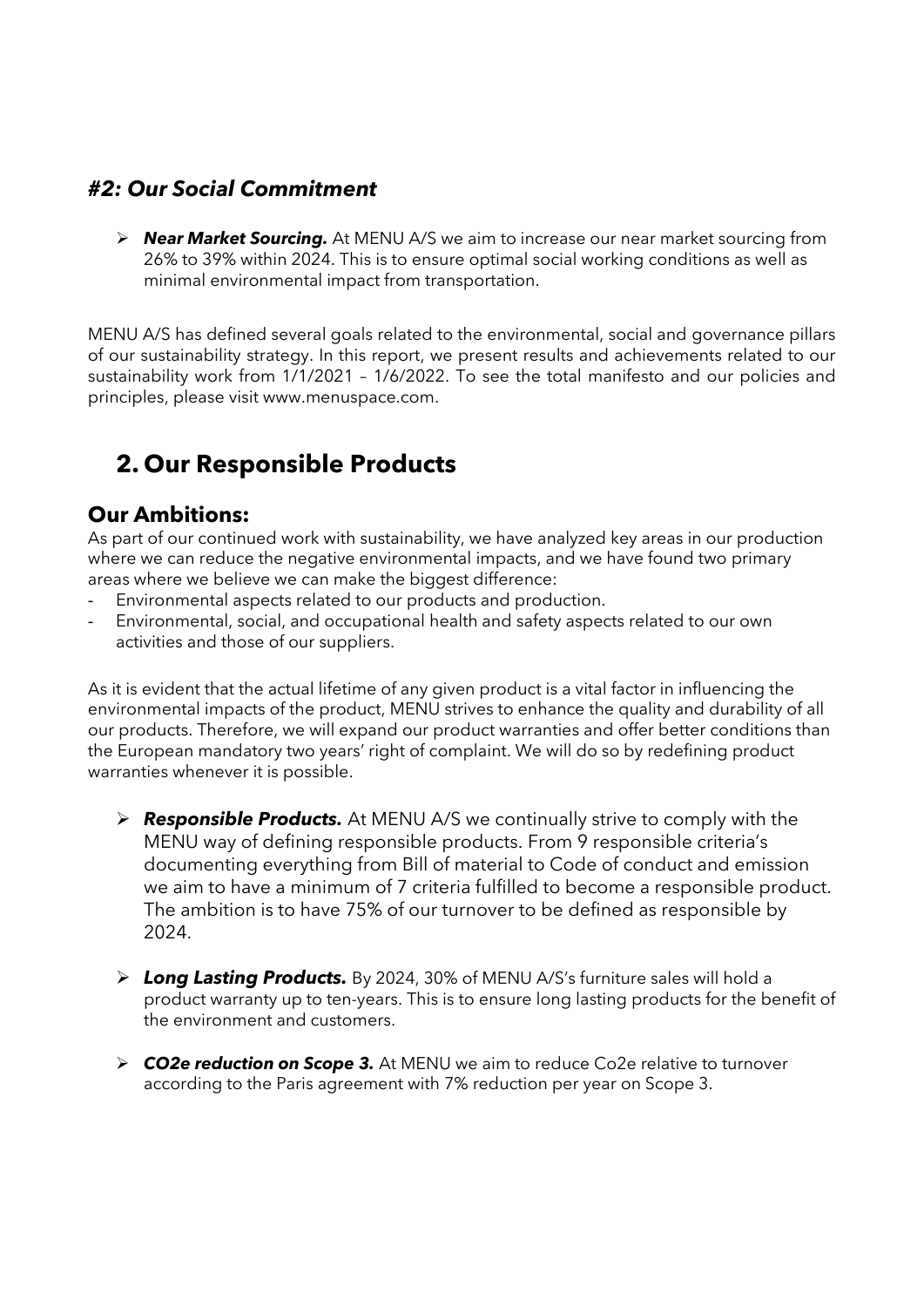## **What have we done so far:**

By June 2022 we have met the following goals:



Procurement policy *Clear guidelines on tender, negotiation, and selection of vendors. CoC instructions, sustainable sourcing, and transportation.*

#### ISO 14001/ ISO9001

*Certified for our internal environmental management and Quality system.*



Responsible products All products have been mapped according to our 9 criteria and our baseline for 2021 has been calculated at 35%.



#### Environmental license from our suppliers: *We have received environmental license from 86% of our top 10 suppliers measured on turnover.*



#### **Documentation**

*We offer documentation and information about our products and designs from a lifecycle perspective to customers, stakeholders, and the public. The first documentation deadline is for our new tool, "Declare" label, which will be ready for 10 of our highest selling products by 1 st of June 2022, 4 done and the rest to be finalized by end of the month.*



#### Renewable energy

*From 1/3/2021, 50% of electricity consumption at our Copenhagen headquarters and warehouse is derived from wind or solar power.* 

➢ 100% achieved by March 2021 in both Head Quarter and Central Warehouse



#### Long lasting products:

*The warranty cover has been extended to include seven more products families, moving the total share of furniture turnover from 18% to 41,6% by end of 2022. The warranty covers breach of construction due to normal use. It does not cover usual wear and tear of fabrics and surfaces.*

#### Scope 3 calculation:



The CO2e-emissions of all MENU products have been calculated across their lifecycle, where 48% of products has been assessed and a conservative estimate value has been used to calculate emissions for the remaining products produced in 2021.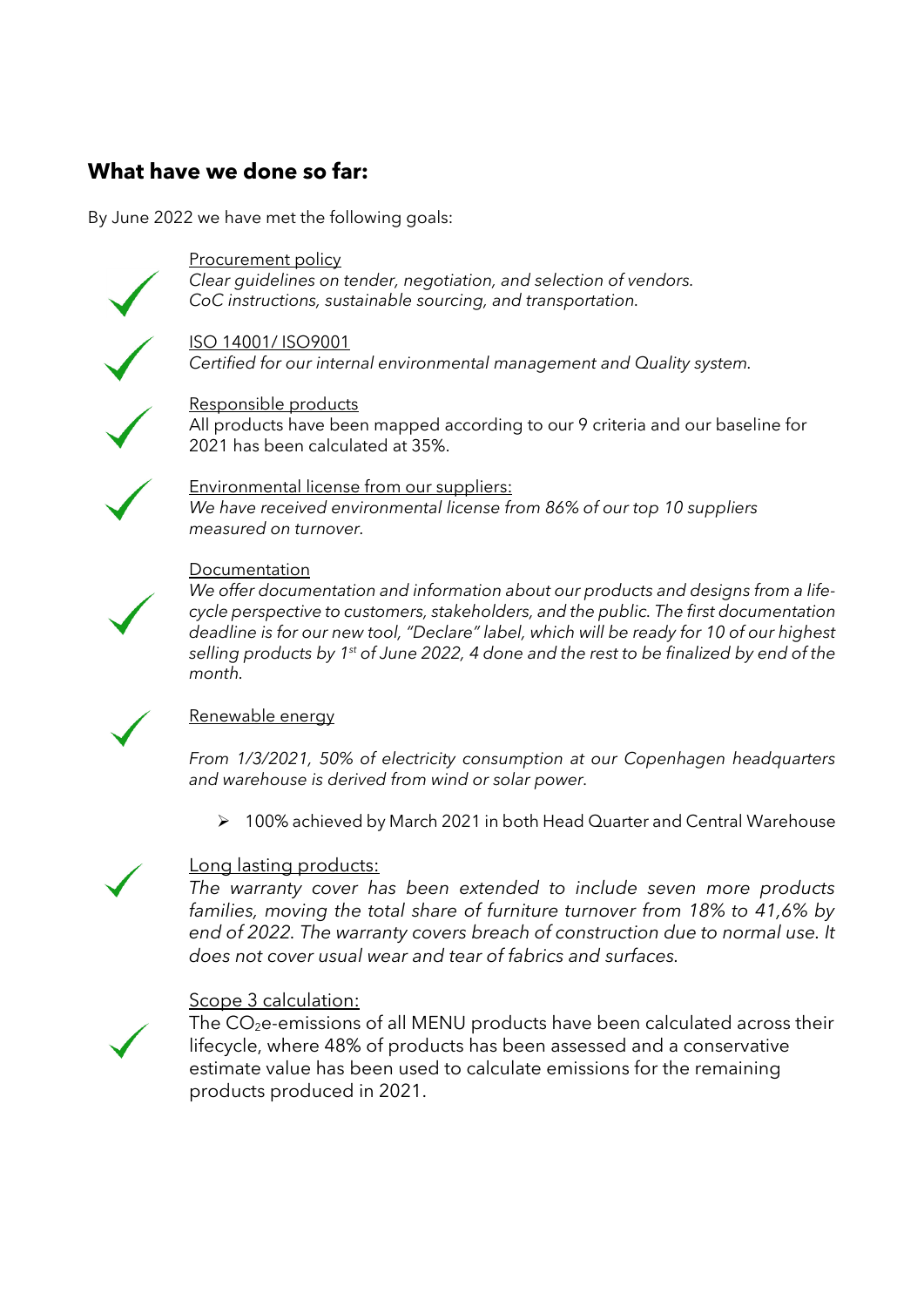## **What we are committed to:**

As the environmental and socioeconomic aspects of our products have been identified as the most important from a sustainability perspective, MENU A/S has defined a range of criteria that MENU products must comply with to obtain the MENU classification as 'responsible products'. The criteria are as follows:

- 1. Made Well for Longevity
- 2. Solutions for Repair and Revitalization
- 3. Design for Disassembly
- 4. Declaration of Materials
- 5. Safe Substances
- 6. Material Life Cycle Screening
- 7. Near-market Production
- 8. The MENU Code of Conduct
- 9. Certifications

Read more about our responsibility criteria at www.menuspace.com.

We will contribute to the UN global SDG 6.3: By 2030, we will help improve water quality by reducing pollution, eliminating dumping and minimizing the release of hazardous chemicals and materials, halving the proportion of untreated wastewater and substantially increasing recycling and safe reuse globally.

o We will do so by working together with our suppliers to ensure that all their wastewater is treated at wastewater treatment plants and that the water does not contain dangerous chemical substances classified as carcinogenic, mutagenic, or toxic to reproductivity that could harm the wastewater treatment plant or contaminate the by-products. Our deadline for this goal is 1/2/2023.

We will contribute to the UN global SDG 7.2: By 2030, we will help to substantially increase the share of renewable energy in the global energy mix.

- o We will engage with five of our largest suppliers to understand their local possibilities for renewable energy with deadline by 1/10/2022.
- o We will increase direct deliveries from MENU's warehouse to customers from the current rate of 29% of our total deliveries, to 53% of our total deliveries by the end of 2024.

MENU strives to enhance the quality and durability of all our products. Therefore, we will expand our product warranties and offer better conditions than the European mandatory two years' right of complaint. We will do so by redefining product warranties whenever it is possible. 30% of our furniture products will have a ten-year warranty by 2024.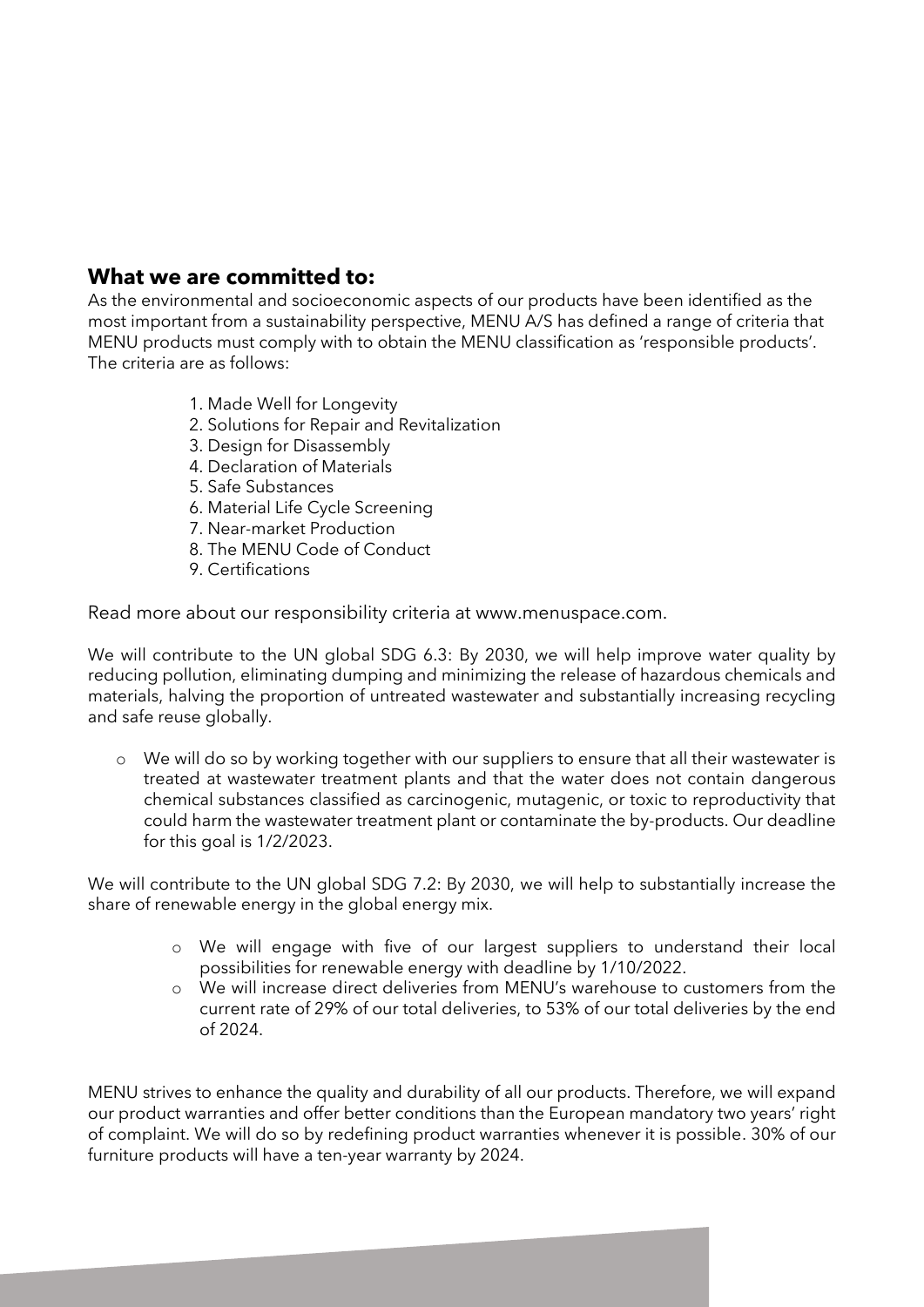Furthermore, in 2020 MENU A/S started collecting data on CO2 for scope 1 and scope 2. In 2021 MENU A/S also started calculating and reporting on Scope 3. Baseline for Scope 3 are 18.016.031 KgCo2e, where 48% of products has been assessed and a conservative estimate value has been used to calculate emissions for the remaining products produced in 2021.

| <b>MENU A/S (KgCo2e)</b> | 2020   | 2021       |
|--------------------------|--------|------------|
| Scope 1                  | 81.517 | 80.438     |
| Scope 2                  | 81.377 | 68.589     |
| Scope 3                  | N/A    | 18.016.031 |
|                          |        | 18.165.058 |

Within scope 2, decrease in kgCO2e has been done by green electricity certificates.

During 2022, work continues with our calculation across lifecycle on the remainder of our collections, in order to present a full assessment of our portfolio.

Furthermore, a material group has been established to go back in our portfolio to find solution for reduction on Co2e.

# **3. Our Social Commitment**

## Our Ambitions:

➢ *Near Market Sourcing.* At MENU A/S we aim to increase our near market sourcing from 26% to 39% within 2024. This is to ensure optimal social working conditions as well as minimal environmental impacts from transportation.

## What have we done so far:

By June 2022 we have met the following goals:



### Code of conduct

*Developed a clear standard for MENU and supplied the Code to all relevant business partners.*



Job contracts *Improved policies for overtime, freedom of expression, business secrets, etc.*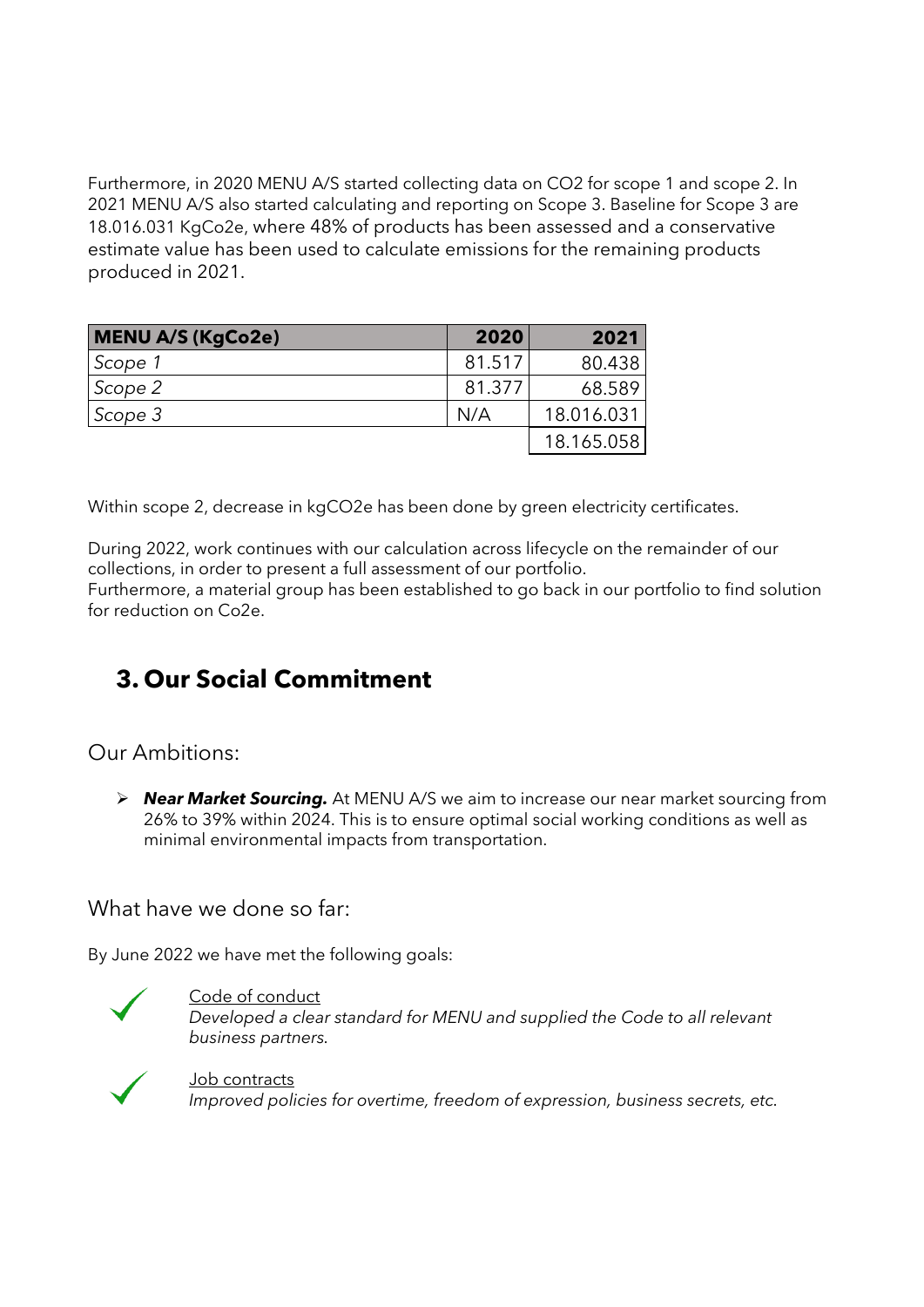

#### Staff manual

*Created a clear policy about non-discrimination, language, equal pay, health and safety, trade unions, zero tolerance, anti-corruption, etc.*

#### Job satisfaction



During annual job satisfaction reviews, we have asked all employees to evaluate our efforts to ensure their personal and professional development and to ensure relevant job opportunities are available to them. Our measure for 2021, showed that 79% are satisfied ranking a score of 4/5 or higher.



#### Gender representation

*Developed statistics for gender mix, salary mix, reporting, etc.* In 2021 MENU A/S conducted a unbiased recruit and development training in regards to general diversity for all manager. Our current gender composition is:

- ➢ Organization: 2020: Female 52% / Male 48% 2021: Female 56% / Male 44%
- ➢ Management: 2020: Female 28% / Male 72% 2021: Female 29% / Male 71%
- ➢ Board: 2020: Female 0% / Male 100% 2021: Female 0% / Male 100%

MENU will continue to focus on diversity going forward to also improve the gender balance at the management level.

## **What we are committed to:**

As stated above, the second focus area is the environmental and socio-economic aspects of our activities, as well as the activities of our suppliers. Due to this focus we have decided upon locally oriented SDGs, as follows:

We will contribute to the UN global SDG 3.9: By 2030, we will help to substantially reduce the number of deaths and illnesses from hazardous chemicals and air, water and soil pollution and contamination.

o We will do so by ensuring that chemical substances classified as carcinogenic, mutagenic, or toxic to reproductivity are not used in any of our processes or products. Environmental license has been received for 86% of our top 10 suppliers measured on turnover, deadline for the remainder is 28/2/2023

We will contribute to the UN global SDG 8.8: Protect labour rights and promote safe and secure working environments for all workers including migrant workers, in particular female migrants and those in precarious employment.

o We will do so by ensuring that our main suppliers provide secure and formalized working agreements with all workers, no matter their status or position. Our deadline for this goal is 28/2/2023.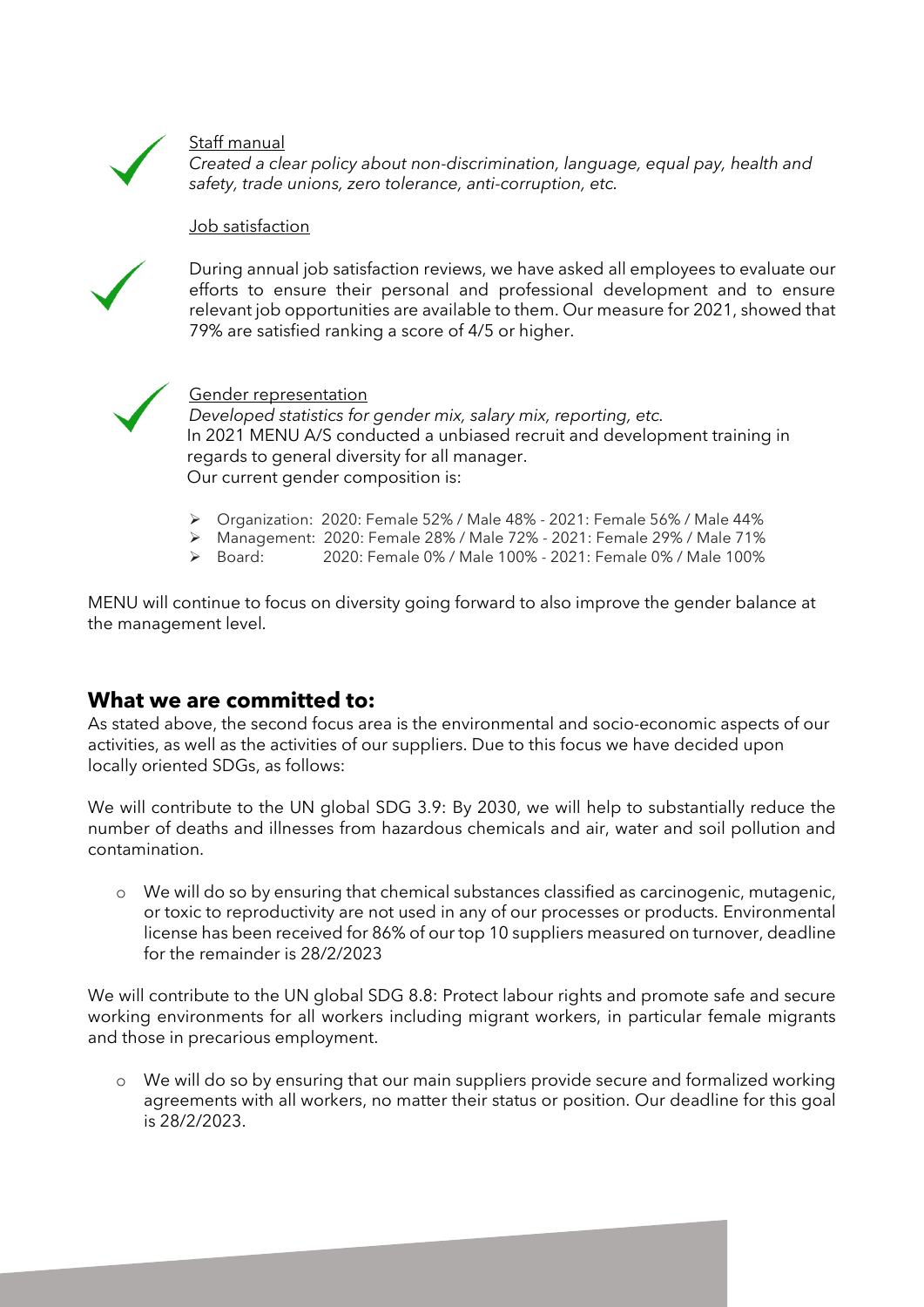We will contribute to the UN global SDG 5,5: Ensure women's full and effective participation and equal opportunities for leadership at all levels of decision making in political, economic, and public life.

- o We will do so by ensuring and promoting diversity in our own organization as well as among our suppliers, to offer all employees the best possible means of individual development and job opportunities. During annual job satisfaction reviews, we will ask all employees to evaluate our efforts to ensure their personal and professional development and to ensure relevant job opportunities are available to them. Our goal is that the average score reaches 4/5 or higher. Our deadline for this goal is 30/9/2022.
- o Furthermore, we will initiate an annual responsibility report describing and evaluating occupational health and safety as well as individual job satisfaction and opportunities from the ten largest suppliers, supplemented by random inspections. We will complete the first report by 28/2/2023

Our CSR-policy can be seen [here](https://presscloud.com/file/86/864567471468362/MENU_CSR_19.pdf) and our Code of Conduct can be see[n here.](https://presscloud.com/file/39/395636171608727/MENU__code_of_conduct.pdf)

# **4. How We Work**

Our Ambitions:

MENU A/S wishes to adapt to sustainable practices and integrate sustainability information into our reporting cycle. We will do so by issuing an annual responsibility report including an annual ESG assessment. MENU will also join global organizations and support UN 17 Sustainable Development Goals. We are a member of Global Compact (as of June 2020).

What have we done so far:



The Right to non-discrimination:

Training for management related to unconscious bias training has been conducted.



#### Air Emissions:

Direct shipment to US warehouse from our suppliers, instead of shipment from Denmark. Local upholstery solution has been set-up in Mexico to support the North American market. Measuring Co2e on our complete portfolio, having our baseline for 2021, for continuous focus.

What we are committed to: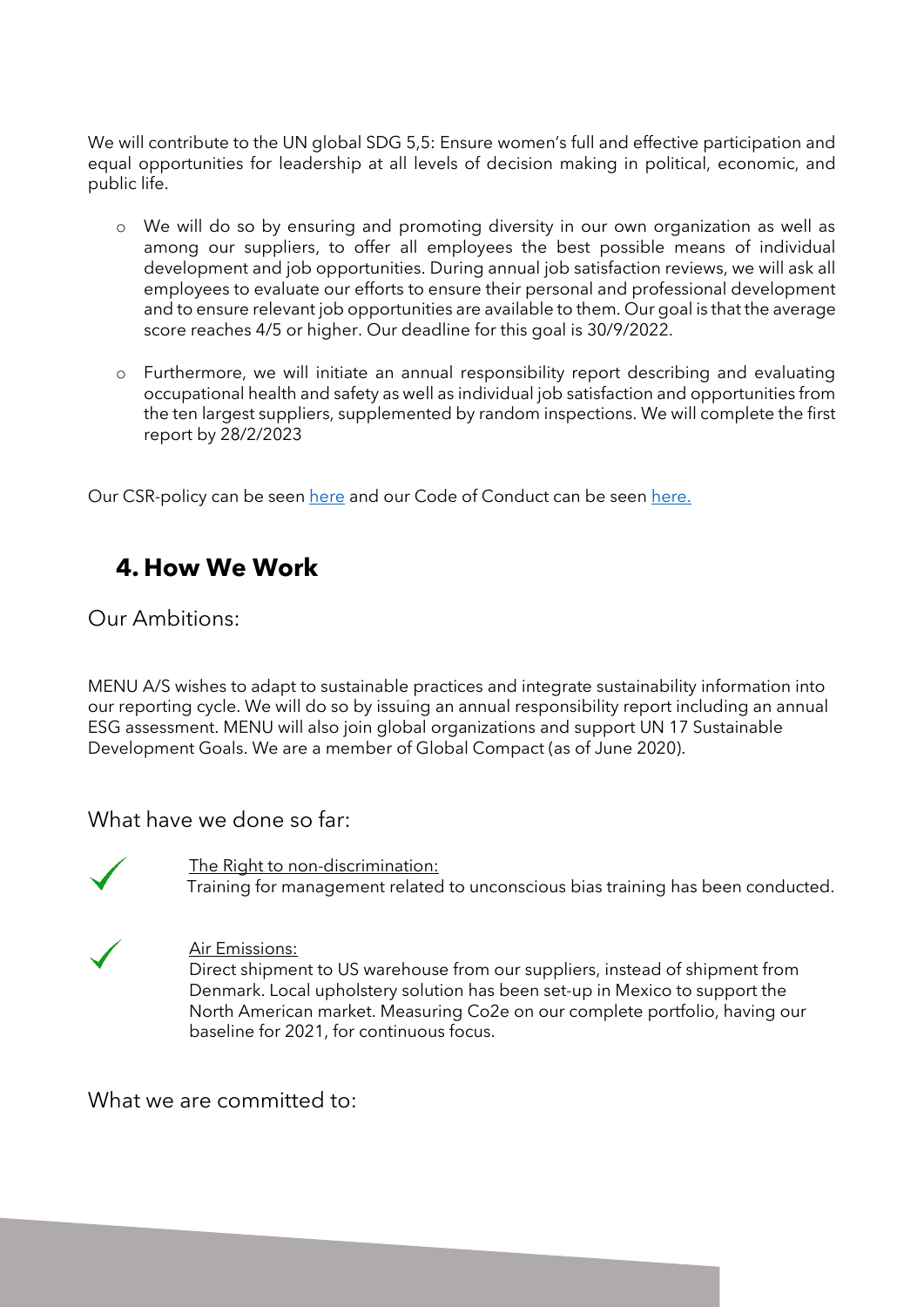It is the responsibility of The Board of Directors and the Executive Board to ensure that MENU A/S is perceived as a financially stable and reliable partner and supplier, in compliance with all relevant legislation related to the management of the company, the occupational health and safety of employees, the trusted supply of goods and a safe and sound use of these goods.

As a responsible caretaker of resources and people, the board of Directors and the Executive Board recognize the need to comply with the 'polluter pays' principle, thus the need to govern the company in a way that ensures economic and legal strength and stability that enables MENU A/S to satisfy a cradle-to-cradle responsibility.

Our employees and all stakeholders are informed that we do not accept behavior that does not comply with this principle, and we demand to be informed immediately if anyone experiences anything that could be meant as corruption or bribery.

We continually measure this in our annual survey, by asking all employees if they have experienced anything suspicious. The subject is also discussed at least once a year with all important stakeholders.

If you wish to review our governance statement, you may find it at [www.menuspace.com.](http://www.menuspace.com/)

NOTES:

*Menu A/S maintains a product compliance system. This means that all products are systematically controlled and documented. If it turns out that a product contains CMR-substances due to a supplier mistake or a failure, action is taken immediately.*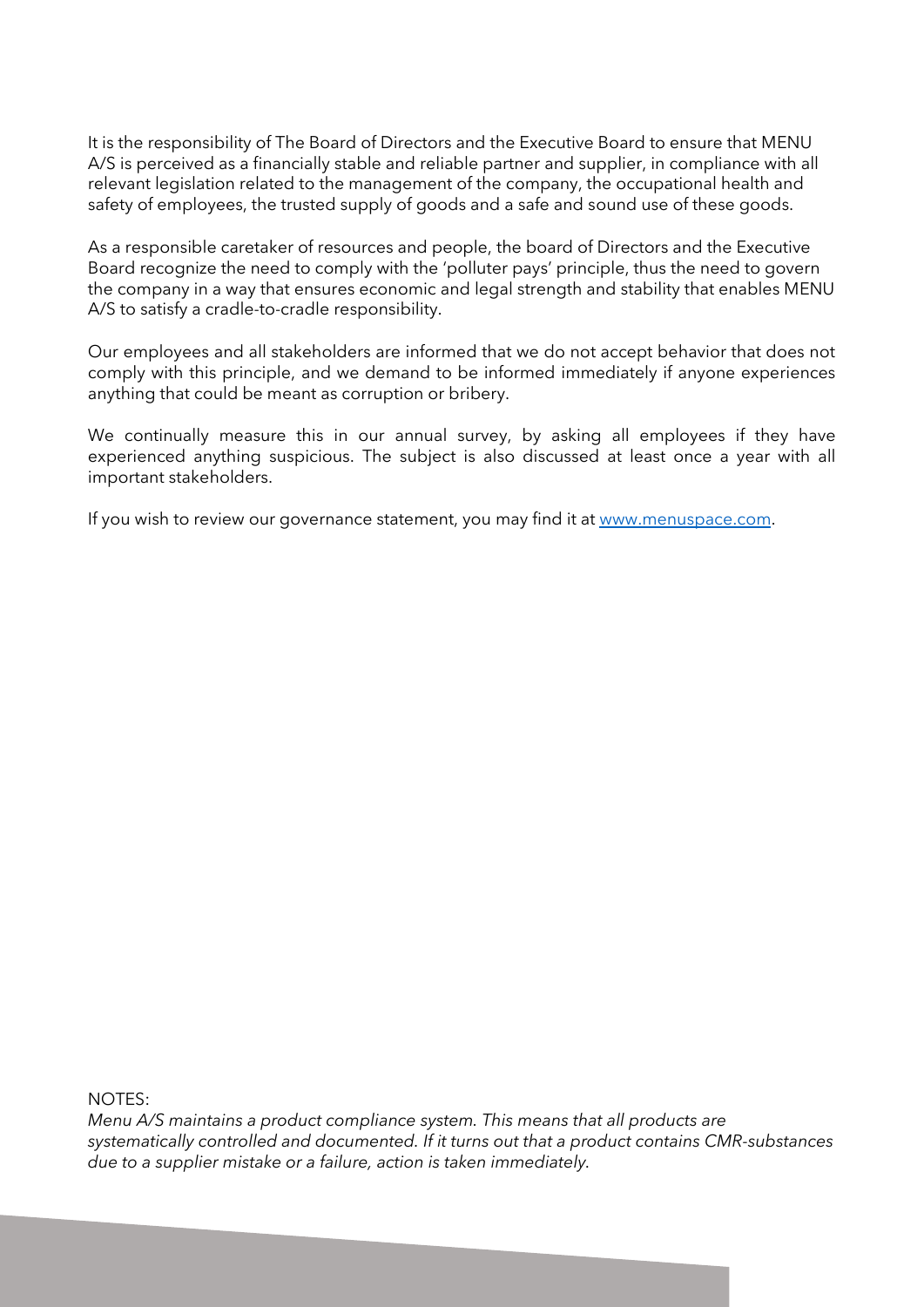

# **5. Meet the Team**

At Menu we have integrated our whole organization in the sustainability strategy. This is done by having a Green Group committee, which have representatives from all departments. Each representative is responsible for different aspects of our sustainability strategy, and responsible for engaging and implementing with colleagues.

Key focus areas: Communication **Compliance** Suppliers Co2e reduction Data Social governance **Operations** 

Members of the committee: Danny Feltmann Espersen, CEO Alexander Furland, Head of Sales, Northern Europe/Contract Anne Sofie Blæsbjerg Henriksen, Supply Chain Coordinator Charlotte Borch Janum, Compliance and Process Manager, Global Supply Chain Frederik Clausen, Technical Coordinator Joachim Kornbek Hansen, Brand & Design Director Karine Too, Design Project Planner Kelly Degeneve, Group Financial Controller Line Borella, Head of PR Markus Thönnessen, Claims and Quality Specialist